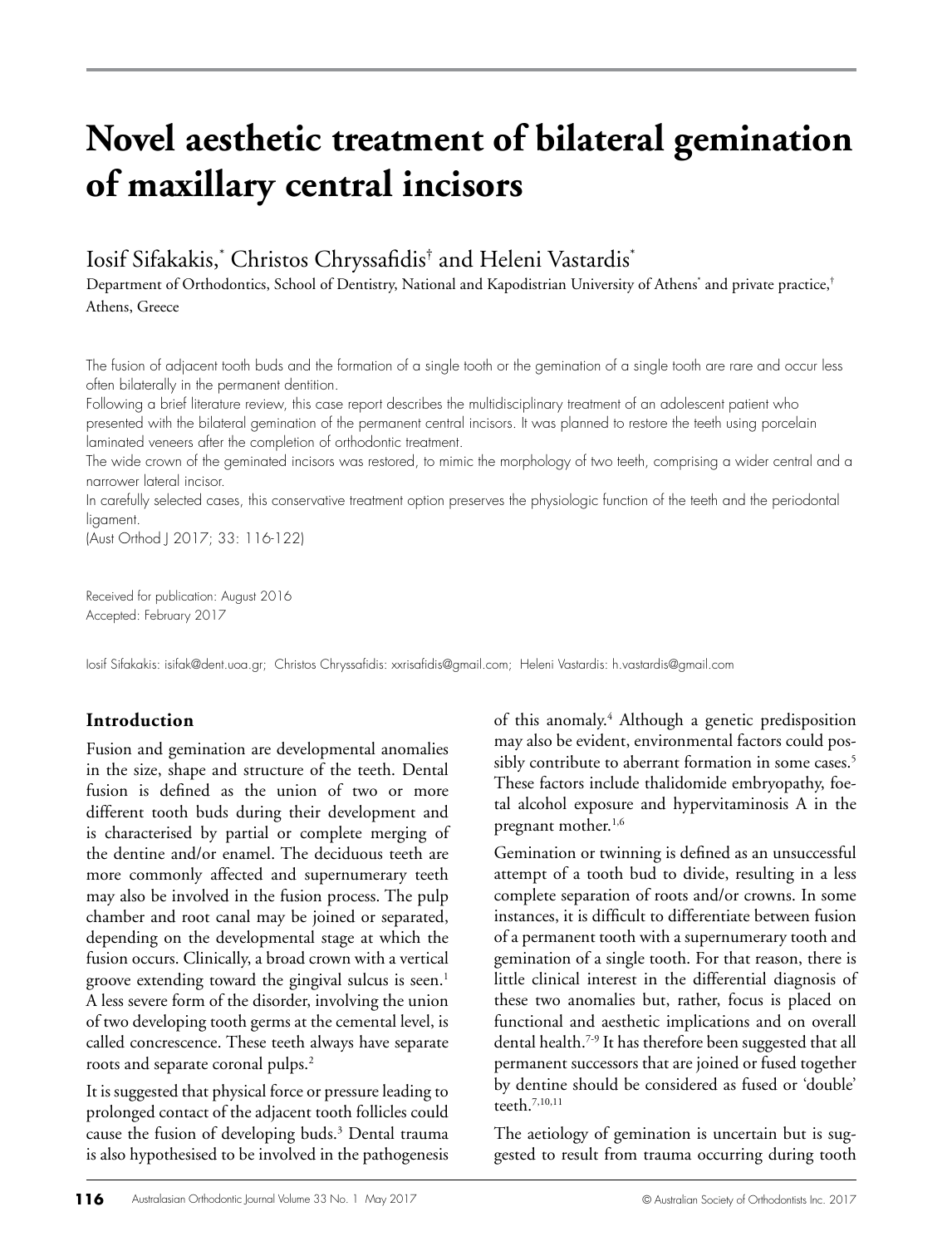development. However, the hereditary factor needs to be considered in familial cases of autosomal recessive or autosomal dominant inheritance with reduced penetrance.<sup>12,13</sup>

Fusion and gemination occur more frequently in the deciduous dentition, with prevalence figures of 0.5– 1% / 0.1%, respectively, in self-identified European patients and 1.5% / 0.4% in Asian populations. The most affected teeth are the maxillary incisors and canines and there is no gender predilection.<sup>14-18</sup> Geminated teeth are usually found in the maxilla, but cases of fusion are more frequently found in the mandible.<sup>1</sup> Bilateral occurrence is more rare and its prevalence ranges from  $0.01-0.05\%$ .<sup>17,19</sup>

Fused teeth may compromise aesthetics and cause a loss of arch length, caries along the line of fusion, periodontal problems, eruption abnormalities and occasionally sensitivity.4,8,9,12,20,21

The management of fused permanent teeth remains a major challenge, and a multidisciplinary approach is required in order to balance patient needs with treatment possibilities and limitations. Treatment objectives should aim to preserve pulpal vitality, maintain hard tissue integrity and meet aesthetic and occlusal requirements.10 If these objectives are not achievable, the extraction of the involved tooth may be preferred. In this circumstance, treatment alternatives for prosthetic rehabilitation<sup>20</sup> include autogenous transplantation<sup>22,23</sup> or orthodontic movement of an adjacent tooth into the extraction space.<sup>24,25</sup> The hemisection of the fused tooth is the treatment approach chosen by most clinicians, either with or without prior endodontic treatment. If no pulp exposure occurs, endodontic treatment should not be required.10,26 Some clinicians avoid endodontic treatment even in cases of pulp exposure after hemisection. An exposed pulp chamber is simply allowed to heal<sup>27</sup> or is sealed with mineral trioxide aggregate (MTA).<sup>9</sup> In the latter case, the pulpal exposure should be minimal and the root apex still open. Moreover, an alternative method has been described in which sterile calcium hydroxide and zinc oxide eugenol / zinc phosphate paste is placed over the exposed pulp of vital roots.28-30

If an extensive exposure of pulp tissue is expected to occur, the endodontic treatment of the fused tooth unit is performed prior to hemisection.<sup>31</sup> The separation of the fused tooth may be done in situ, immediately after root canal obturation<sup>31</sup> or extra-orally,<sup>8</sup> as a two-step procedure. When the patient is completely without

symptoms after the endodontic treatment, the double tooth is extracted, hemisected and subsequently the required segment of the tooth is replanted. This procedure is preferred for teeth that are fused so far apically that they cannot be sectioned without disturbing a major part of the attachment apparatus on the root. Extra-oral preparation ensures smooth contours of the replanted tooth; however, ankylosis invariably occurs with replanted teeth.8 In both methods of hemisection, failure to completely remove the furcation-like area may result in incomplete healing and the persistence of inflammation because of plaque retention.32 Orthodontic movement of teeth with slight or moderate trauma and an intact periodontal ligament can be initiated with a prognosis comparable to that of uninjured teeth after an observation period of at least four to five months.33 Successful orthodontic treatment has been reported three or six months after extra-oral or in situ hemisection, respectively.<sup>4,32</sup>

An alternative but more conservative treatment plan includes mesiodistal trimming of the involved teeth, six months after the completion of root canal therapy. The teeth may be restored with anterior resin composites in order to re-establish aesthetics.<sup>4,21</sup> If orthodontic space closure is intended in these cases, root divergence should always be considered.

The present paper reports a case of bilateral gemination of the maxillary central incisors in an adolescent patient and discusses the orthodontic and prosthetic/ restorative treatment performed.

### **Case description and results**

A male adolescent patient, aged 13 years, presented in the orthodontic practice of an author with a chief complaint related to the unaesthetic appearance of the upper anterior teeth. An initial clinical observation revealed that both upper central incisors had wide and bifid crowns (Figure 1). The family dental history revealed that this anomaly had not occurred in other family members or in his deciduous dentition. No history of dental trauma was reported. An extra-oral clinical evaluation revealed a symmetrical mesofacial face with a straight profile. The incisal display on smiling was adequate (80%). An intraoral and dental cast examination demonstrated a molar Class I malocclusion in the later stage of the mixed dentition accompanied by a 7 mm overjet and 5 mm overbite (50%). A model analysis revealed mild crowding of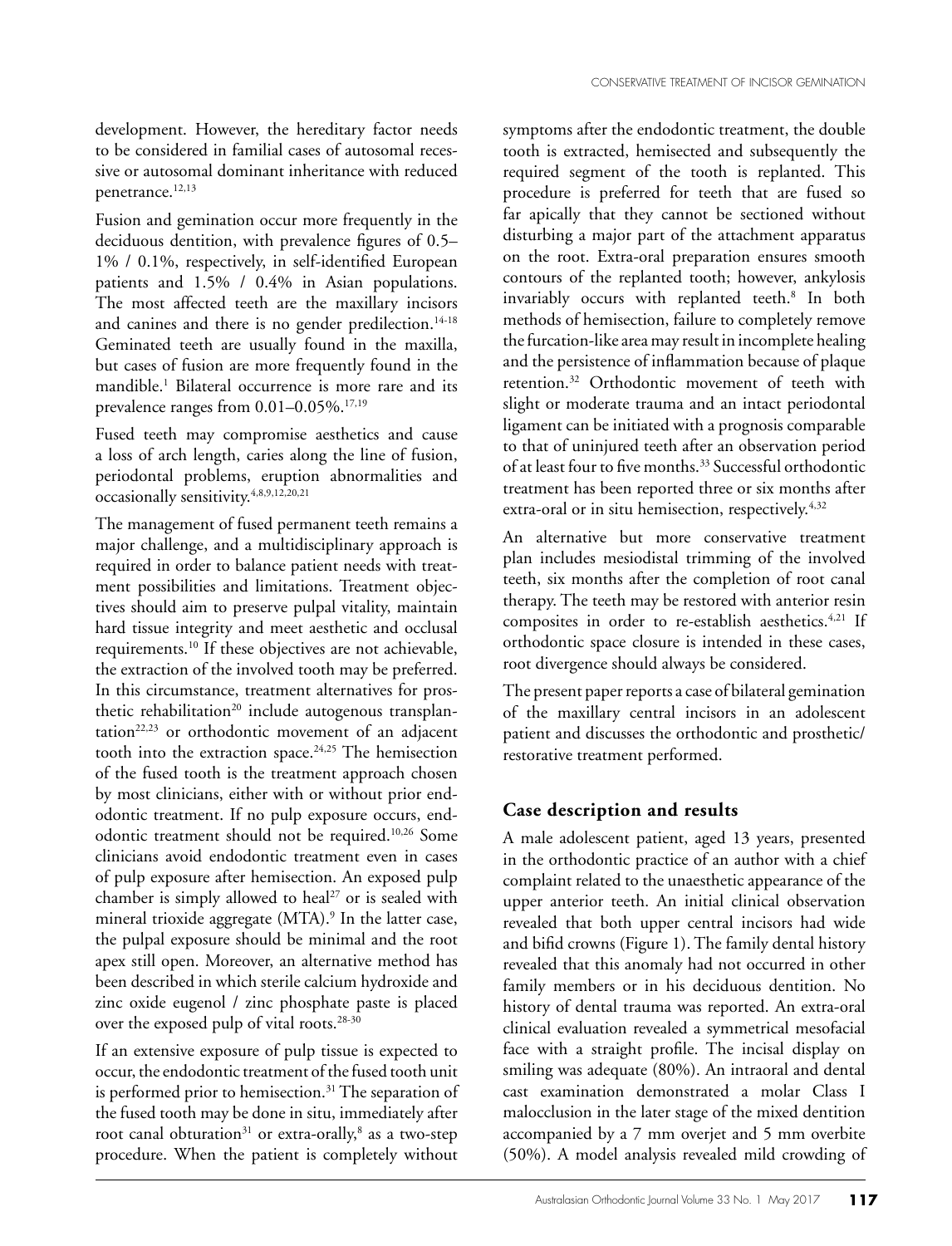



Figure 1. Initial frontal extra-oral photograph. Both upper central incisors had wide and bifid crowns.

Figure 2. Initial intra-oral photograph revealing the 'double' incisors.

2 mm in the lower anterior teeth and a deep curve of Spee (2 mm) (Figure 2). Each central incisor possessed a large geminated crown (mesiodistal width: right 15 mm and left 13 mm). The distal portion of the left central incisor and the mesial part of the right central and lateral incisors were rotated labially. Additionally, the right lateral incisor was located above the distal part of the right central incisor. The total upper arch length discrepancy was 9 mm. The initial radiographic evaluation included a panoramic, a lateral cephalometric and two periapical radiographs, which demonstrated that both incisors had two separate roots, each with one distinct canal system, geminated at least up to the middle third (Figures 3, 4). A lateral cephalometric radiograph revealed a Class I skeletal relationship and a balanced vertical facial pattern. The upper anterior teeth were normally inclined and the lower incisors slightly retruded (Figure 5). Since this patient did not present any skeletal discrepancy, the main treatment objective was to establish an aesthetically pleasing and functional occlusion. A non-extraction treatment plan was chosen, aimed at relieving the crowding and establishing a Class I molar and canine occlusion. Treatment alternatives included the extraction of the geminated teeth, hemisection, and trimming with or without



Figure 3,4. The initial panoramic and periapical radiographs. Both incisors had two separate roots, each with one distinct canal system, geminated at least up to their middle third.

composite/prosthetic restorations. The patient was referred to an endodontist and a prosthodontist as well as a restorative specialist for further evaluation and the patient's preference influenced the final decision to restore the central incisors with porcelain laminate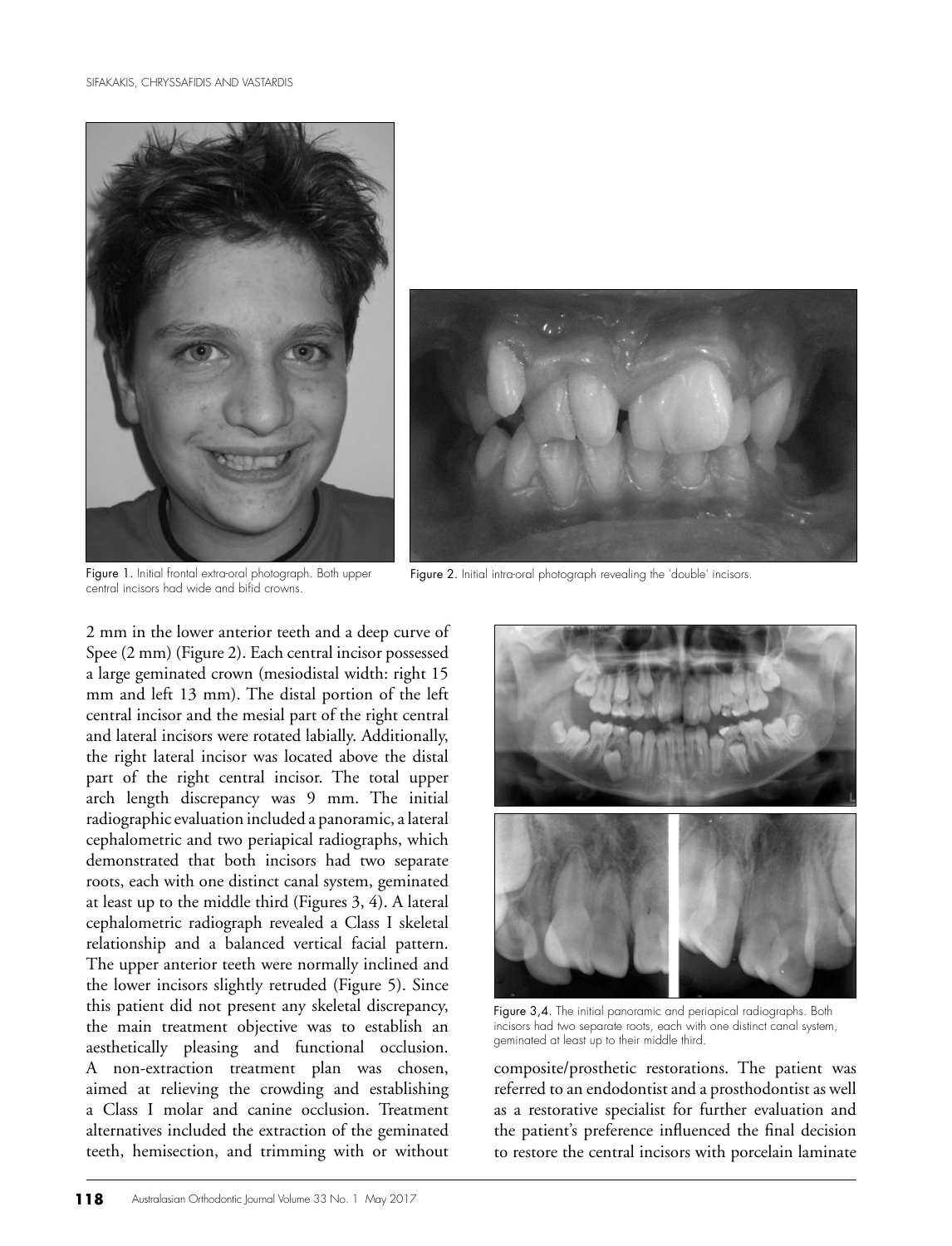veneers (PLV) after the completion of orthodontic treatment. Orthodontic treatment was provided with fixed appliances over a period of 24 months.

After debonding (Figures 6, 7, 8), the restorative specialist was re-consulted and a diagnostic waxup was performed in order to establish the most appropriate tooth proportions. It was decided that each geminated incisor should resemble two teeth after its restoration: a mesial wider one, approaching the morphology of a central incisor, and a distal smaller one, resembling a lateral incisor. Minor recontouring affecting only the enamel structures of the labial surfaces of the central incisors was necessary before final prosthetic rehabilitation (Figures 9, 10). The post-treatment radiographic evaluation included a panoramic and a lateral cephalometric radiograph (Figures 11, 12). Three years after the end of active orthodontic treatment, tooth alignment and the PLVs remained stable (Figures 13, 14).

#### **Discussion**

The incisor anomalies observed in the present case were likely initiated during the first months after birth were likely initiated during the first months after birth Figure 5. The initial lateral cephalometric radiograph revealed a Class I<br>and continued throughout crown calcification, until skeletal relationship and a balanced v



skeletal relationship and a balanced vertical facial pattern.



Figure 6, 7, 8. Pre-prosthetic extra- and intraoral frontal photographs.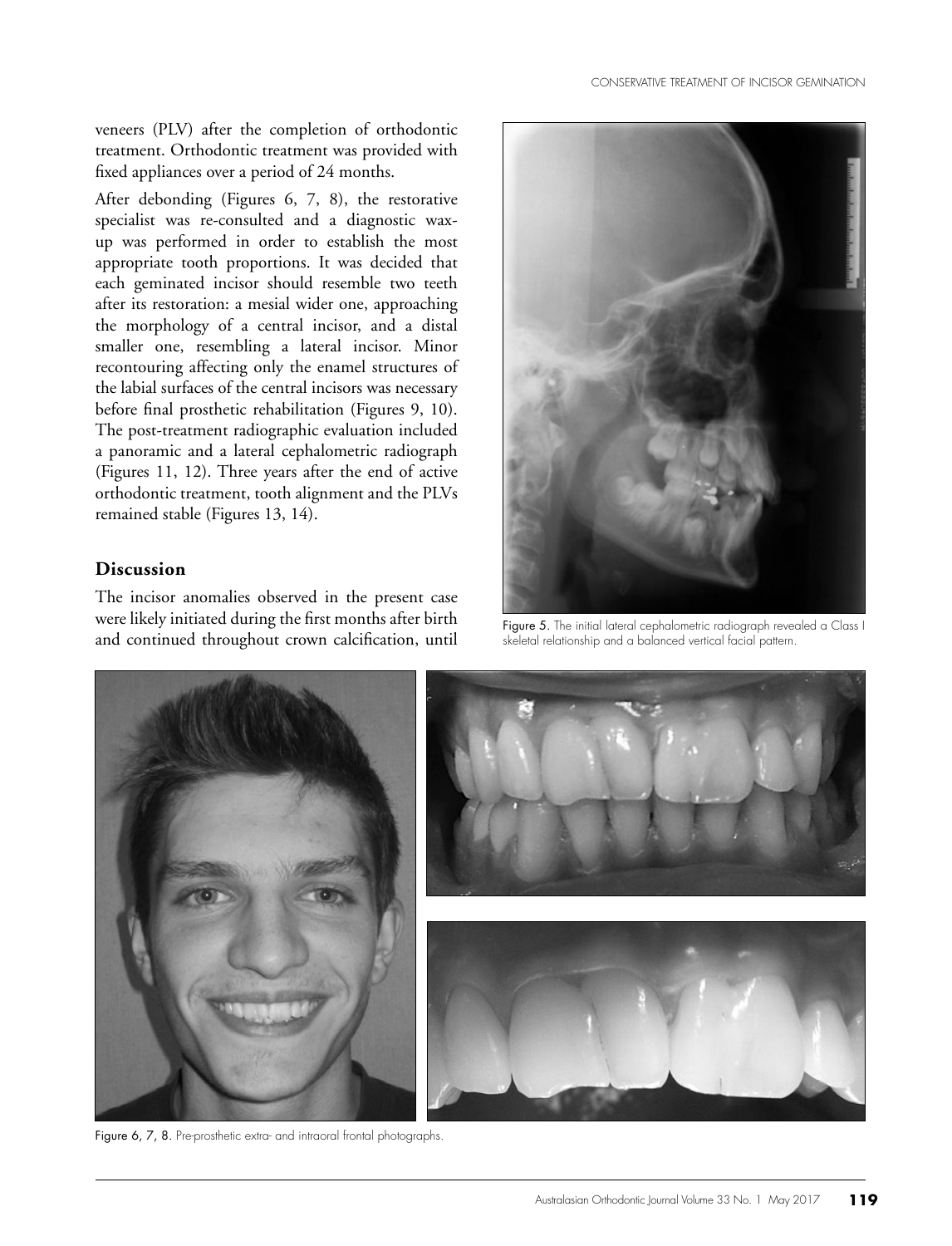



Figure 9, 10. Final extra- and intraoral frontal photographs with the porcelain laminate veneers.

the formation of the middle third of the root, at about the age of seven years.<sup>34</sup> Hence, the identification of the exact time of the occurrence of a phenotype is difficult. Equally difficult is the differential diagnosis between gemination and fusion in this patient. It is highly unlikely that the buds of both central incisors fused with two supernumerary incisors, since the number of supernumerary teeth usually observed is one.35

Orthodontic treatment was commenced immediately after consultation for aesthetic reasons. The decision related to the prosthetic rehabilitation of the involved

teeth was based on multidisciplinary team discussion and the patient's preference. The extraction of the geminated teeth was excluded, since the patient was young. Differential premolar or upper lateral incisor extractions may have improved the Bolton ratio and the arch length discrepancy, but these options were also discarded because the patient presented with an acceptable profile and a molar Class I malocclusion. The upper and lower lips appeared slightly retruded relative to the aesthetic plane in the pretreatment lateral cephalometric radiograph and this finding worsened in the final lateral cephalometric radiograph due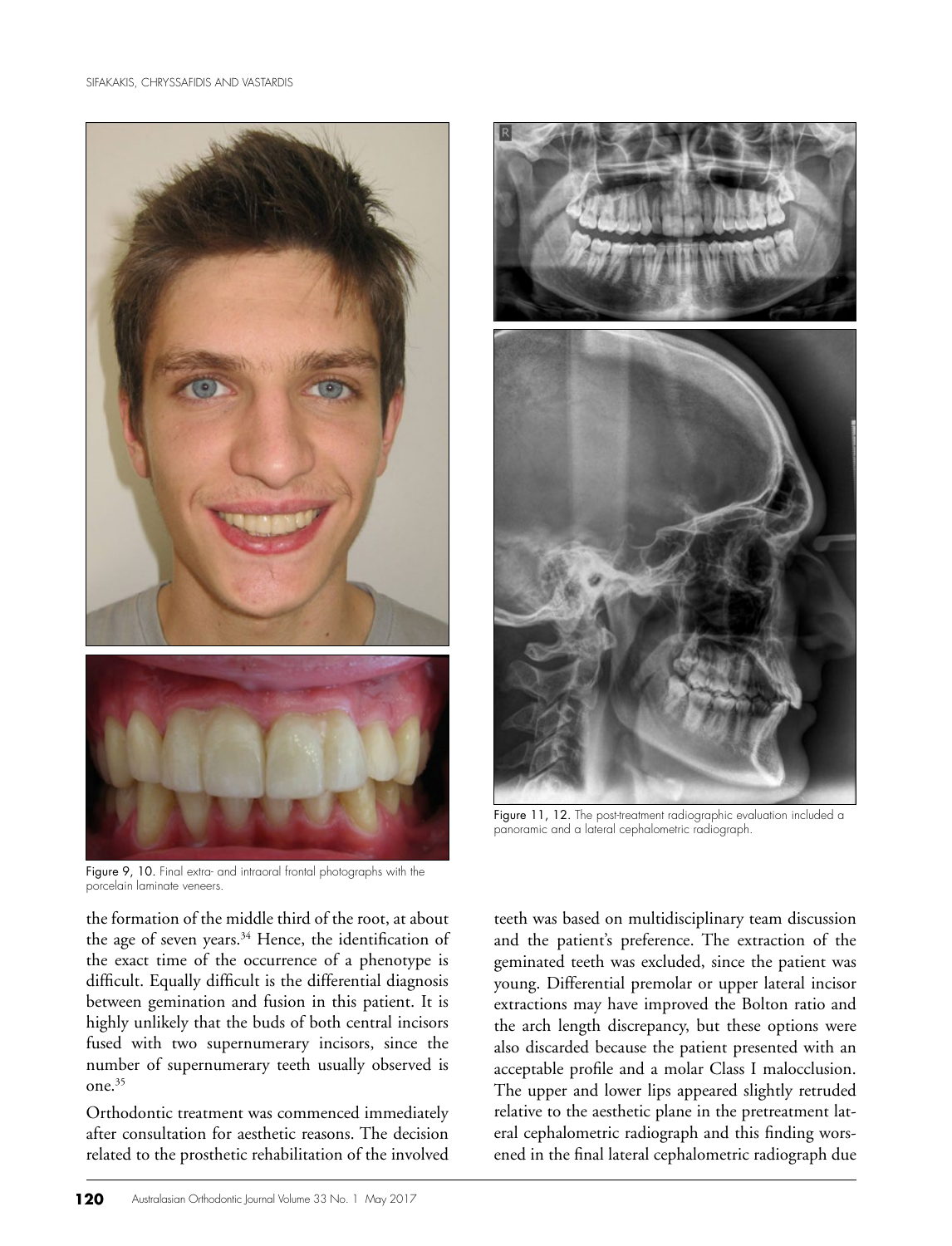



Figure 13, 14. Extra- and intraoral frontal photographs three years after the end of active orthodontic treatment. Alignment and PVLs remained stable.

to nose and chin growth. An alternative treatment plan regarding the geminated teeth included hemisection and prosthetic/composite restorations of the remaining segments of these teeth. In this circumstance, the endodontic treatment prior to hemisection would have been indicated. Although this plan could have achieved near-perfect aesthetic results, it was problematic since the fusion areas of both incisors were so far apical. Consequently, an extensive area of the periodontal ligament would have been damaged during the hemisection, which was considered as an extra-oral procedure in order to achieve smooth contours of the replanted tooth.<sup>8</sup> Hemisection could have been avoided if extensive recontouring of the crown had been performed, in order to approximate the morphology of a central incisor. Unfortunately, orthodontic treatment would not have been able to close the remaining space due to root hyperdivergence.

As a result of these concerns, a less invasive treatment plan was chosen, which included the orthodontic alignment of the geminated teeth for future prosthetic rehabilitation with porcelain laminate veneers. The veneers transformed each central incisor into two teeth, a wider central and a narrower lateral incisor. The Bolton discrepancy in the anterior region was maintained during the orthodontic treatment phase, resulting in a slightly increased but acceptable overjet (4 mm).

The treatment plan followed in this patient was conservative, in comparison with those described in the literature. It preserved not only pulp vitality of the fused teeth but also proper function of the periodontal ligament.

#### **Summary**

A male adolescent patient, aged 13 years, presented with the aesthetic concern of the upper anterior teeth. A molar Class I malocclusion with a 7 mm overjet, 5 mm overbite (50%), a severe upper arch length discrepancy, mild crowding in the lower anterior teeth and a deep curve of Spee were apparent. A clinical examination revealed that both upper central incisors were fused. After extensive interdisciplinary discussion, it was decided to restore the teeth using porcelain laminate veneers, following orthodontic treatment.

#### **Corresponding author**

Iosif Sifakakis 2 Thivon Street Goudi, Athens Greece 11527 Email: isifak@dent.uoa.gr